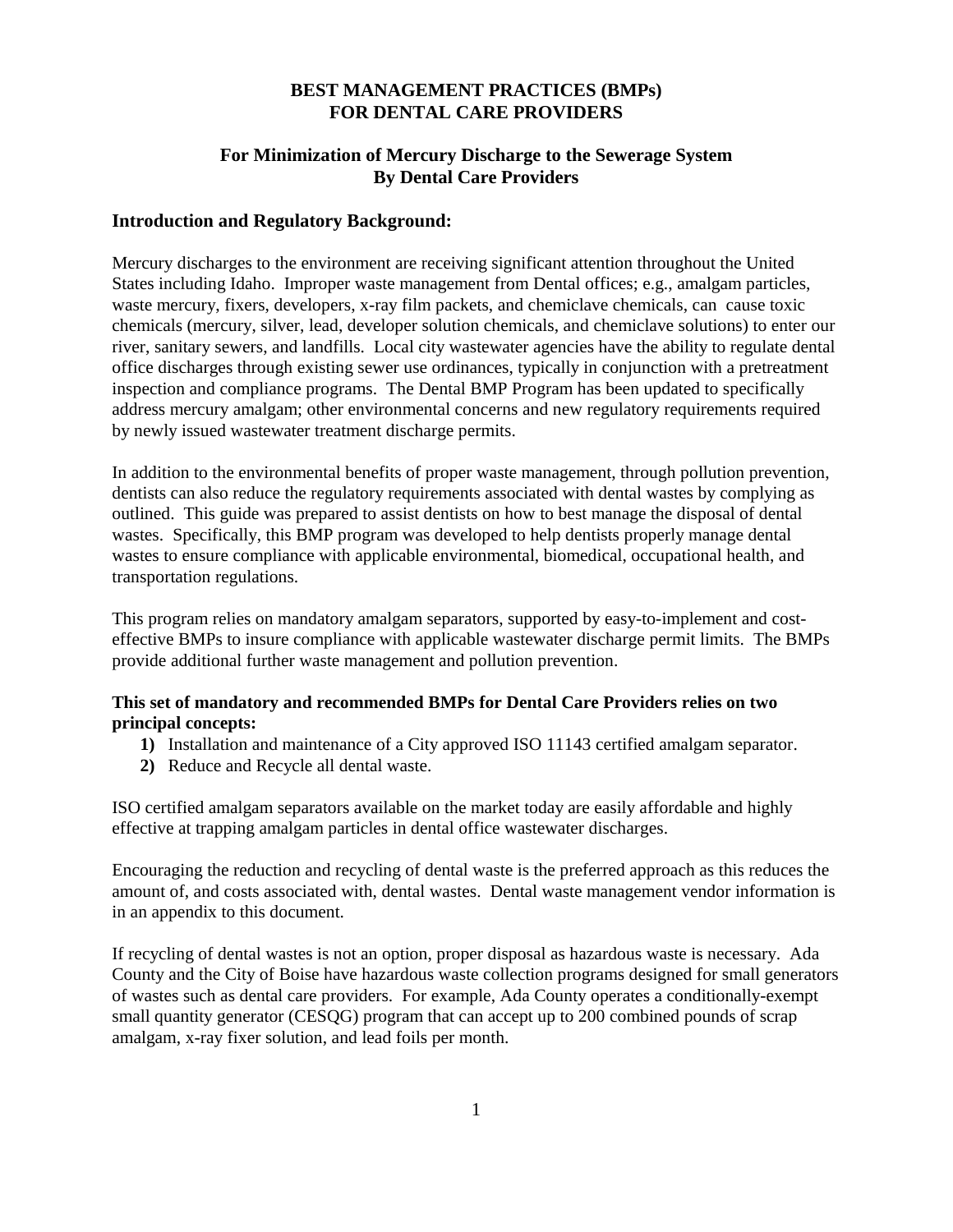## **MANDATORY BMPs**

# **AMALGAM SEPARATORS**

#### **Install and properly maintain a City approved amalgam separator meeting ISO 11143**

**certification.** The amalgam separator must achieve a minimum of 99 percent removal efficiency of dental amalgam, by weight, in accordance with ISO 11143 test procedures, as verified by an ISOcertified testing laboratory.

Amalgam separators in service at dental facilities prior to the effective date of this Dental BMP pretreatment standard, must be certified to achieve a minimum 95 percent removal efficiency of dental amalgam, by weight, in accordance with ISO 11143 test procedures as verified by an ISO-certified testing laboratory. Existing facilities meeting this 95% standard shall be required to upgrade to a City approved unit when any modification is made to the vacuum system, the number of operatories served changes, or when the existing amalgam separator must be replaced.

#### **Amalgam separators shall:**

Be suitably sized per manufacturer's minimum specifications and serve all operatories connected to the vacuum system.

Be installed in accordance with applicable State or local codes

Be installed prior to vacuum pump system (wet or dry).

Be inspected weekly for collection system fill volume with results recorded.

#### **Maintenance**

Maintain the amalgam separator in accordance with manufacturer requirements. Use amalgam separator manufacturer approved vacuum system line cleaners Replace separator filter cartridges or collection system reservoir as required by the manufacturer recommendations but not less than once per year unless otherwise approved by the City.

#### **Record Keeping**

All maintenance and inspection records for the amalgam separator shall be retained for 3 years and be made available to the City inspector upon request.

#### **RECOMMENDED BMPs**

# **AMALGAM WASTES**

## **Limit the amount of amalgam used to the smallest appropriate size for each restoration. Use only pre-capsulated dental amalgam.**

**Eliminate all use of bulk elemental mercury** (also referred to as liquid or raw mercury). Any unused bulk elemental mercury must be recycled or handled as hazardous waste. It must never be poured in the regular trash, infectious waste (red bag), or down the drain.

## **Change or clean chair-side amalgam traps as needed or as recommended by the manufacturer.**

Do not rinse amalgam traps over drains or sinks. Consider dedicating specific chairs to amalgam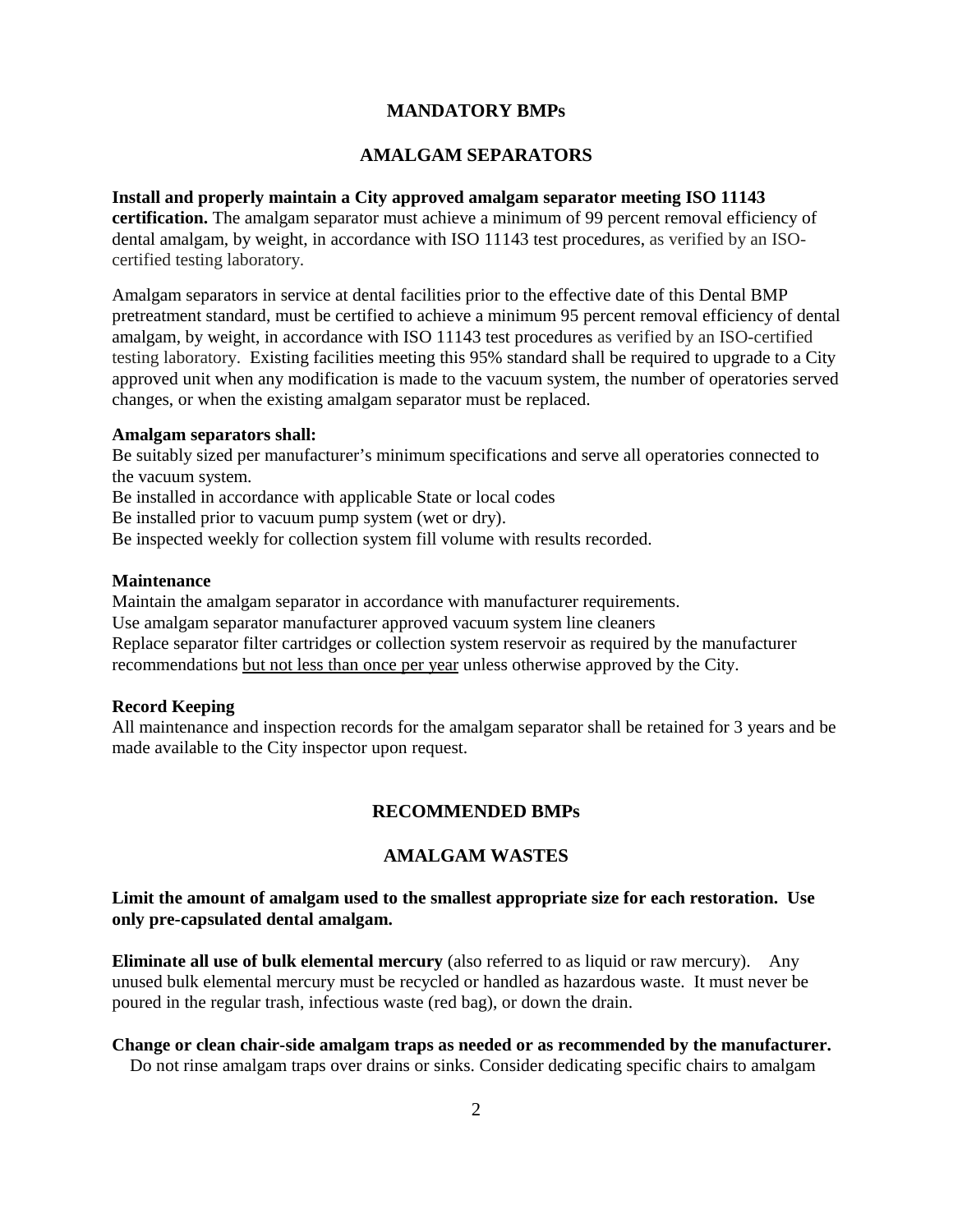placement and removal to minimize the number of amalgam-containing traps that need to be managed (traps associated only with hygiene chairs can be disposed of in the regular trash).

**Change vacuum pump filters as needed or as recommended by the manufacturer.** This action will also improve suction and extend the life of the vacuum pump.

### **All amalgam waste must be handled by a hazardous waste management company for recycling or disposal as hazardous waste:**

Non-contact amalgam (scrap);

Contact amalgam (e.g., amalgam removed from patients and extracted teeth containing amalgam); Leaking or unusable amalgam capsules.

Amalgam waste must never be put in the regular trash, put in with infectious waste (red bag), or flushed down the drain. Chair-side traps or vacuum pump filters containing amalgam must never be rinsed over drains or sinks.

#### **Empty amalgam capsules can be placed in the regular trash.**

**Store amalgam waste as directed by your hazardous waste management contractor.** This typically includes being in covered, segregated, and clearly labeled airtight plastic containers. Check with your contractor for any other specific requirements such as disinfection steps or necessary dry storage.

**Retain amalgam waste disposal/recycling records provided by your contractor.** Documentation of all amalgam waste recycling and disposal must be obtained from your recycler or hazardous waste hauler, kept on file, and made available to a City inspector upon request.

## **X-RAY FIXER AND DEVELOPER**

**Properly manage X-ray fixer waste.** Fixer waste is considered a hazardous waste because of its high silver content. Recycling fixer waste is the recommended method by regulatory agencies. There are two suitable methods of managing fixer waste:

- a) You may use a silver recovery unit for your developing system; or
- b) You may collect the fixer waste for off-site recycling and/or proper disposal.

If you dispose of your fixer off-site, collect and store it in a closed plastic container labeled: Hazardous Waste -- Used Fixer--Contains only fixer. Many recyclers want to be sure that the liquid does not contain developer. If it does, it could actually remove silver from the recycling equipment. The liquid that has run through a recovery unit can be disposed of down the drain.

**Do not mix X-ray developer solutions with fixer solutions.** Waste developer can be washed down the drain, if it is not mixed with fixer. Flush the drain thoroughly as you discharge developer down the drain.

Some units mix the fixer and developer after they are spent. The resulting solution is hazardous and should be disposed of as hazardous waste (see amalgam waste for more information on hazardous waste disposal options). However, you may purchase an adapter kit to keep the fixer and developer separate.